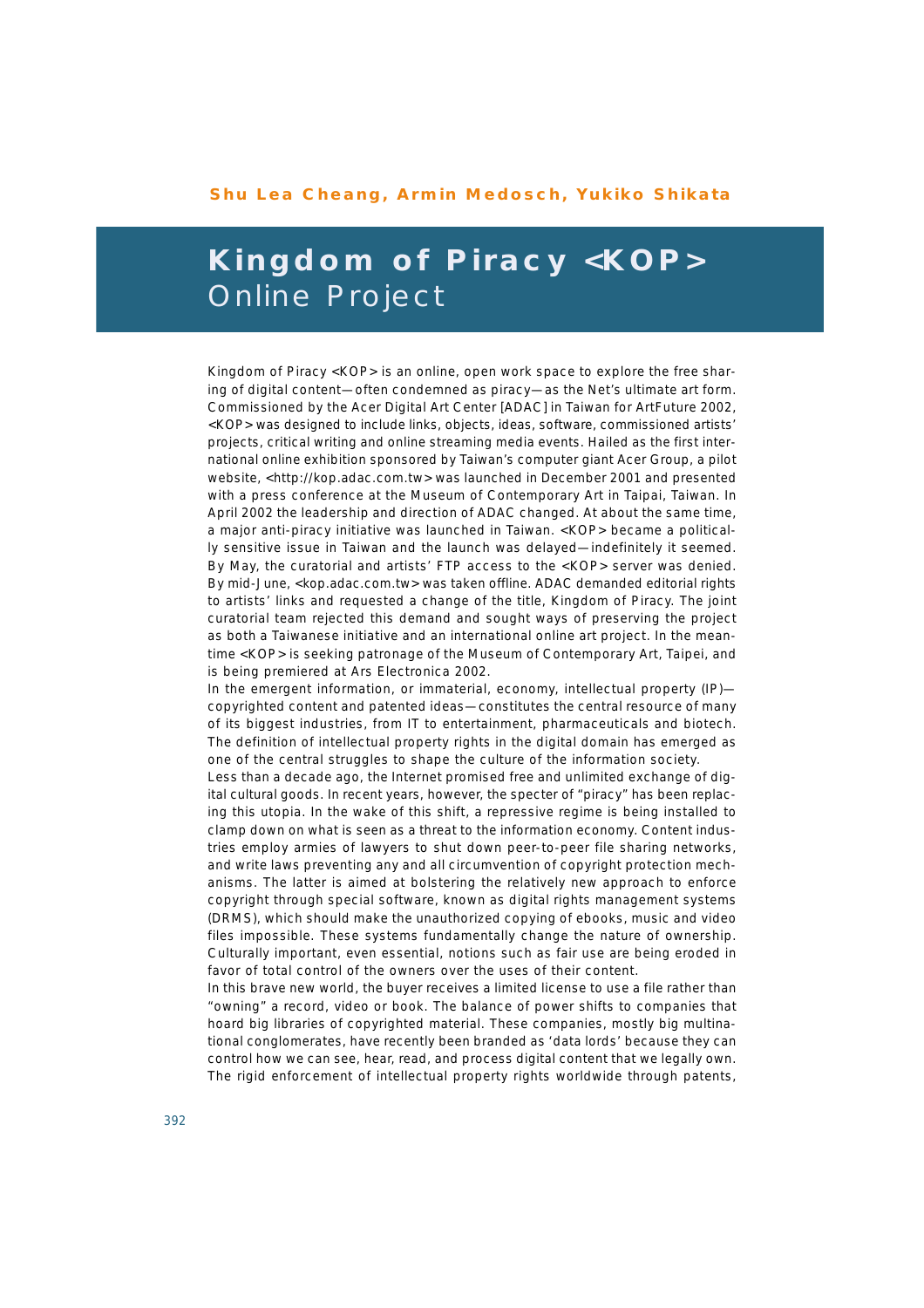#### **ELECTROLOBBY**



copyright, anti-piracy laws is resisted by a loose but growing alliance of scientists, researchers, free software and open source developers, artists, lawyers and teachers. They fear that the barriers for innovation are being set too high by the data lords. By building digital and legal fences around information, the costs of access for educational, scientific and artistic institutions and practices are becoming prohibitive. As a consequence intellectual life and radical innovation are in danger of being choked in the interest of a few who control how existing information can be used for the creation of new information.

The purpose of *Kingdom of Piracy <KOP>* is to consider the law-and-order provisions surrounding intellectual property in the context of geographical and cultural borders, and to examine the changes and challenges presented by them to artists and cultural producers worldwide.

Contrary to frequent claims, intellectual property rights are not universal. They have no history in Asia, for example. The demonstrative destruction of millions of pirated CDs and DVDs in China, part of the spectacle of the country's entry into the WTO, does not change the fact that much of the Asian continent is still operating on its own terms. The bursting of the dot-com bubble in the early 21st century has plunged Taiwan and Asia's electronic supply industries into recession, keeping the divide between Western and Eastern economies as wide as ever.

The Kingdom of Piracy is everywhere where there is radical innovation: on the fringes and in the mainstream high-tech economies, from Asia to Eastern Europe to the data havens of Sealand and hackers' garages in Silicon Valley. The digital commons is bathing in millions of MP3s and an endless supply of warez. Codes for appropriation, cut-and-paste, replication, sampling and remixing have long been established as artistic practice. *<KOP>* challenges artists, writers and practitioners to use these techniques to question, contribute to, analyze and otherwise address this growing Kingdom. It also asks them to become intimately involved in the processes of the Kingdom itself, a place in which all productions are part of an innately collaborative, derivative and intimately interconnected environment of intellectual 'properties.'

*Kingdom of Piracy <KOP>* invites allied crews of hackers (in the sense of Eric S. Raymond: "A person who enjoys exploring the details of programmable systems and how to stretch their capabilities") and artists to plug into the supply lines of digital abundance. The *<KOP>* site is an active public sphere for global file-shareing, de/scrambling and digital culture jamming. Commissioned works are engaged in artistic acts of "piracy" as a strategy for intellectual discourse and poetic intervention, but not as any endorsement of piracy as a business model.

co-curators: Shu Lea Cheang, Armin Medosch, Yukiko Shikata project producer: Ray Wang. project coordinator: Mia Chen *www.aec.at/kop http://211.73.224.150/*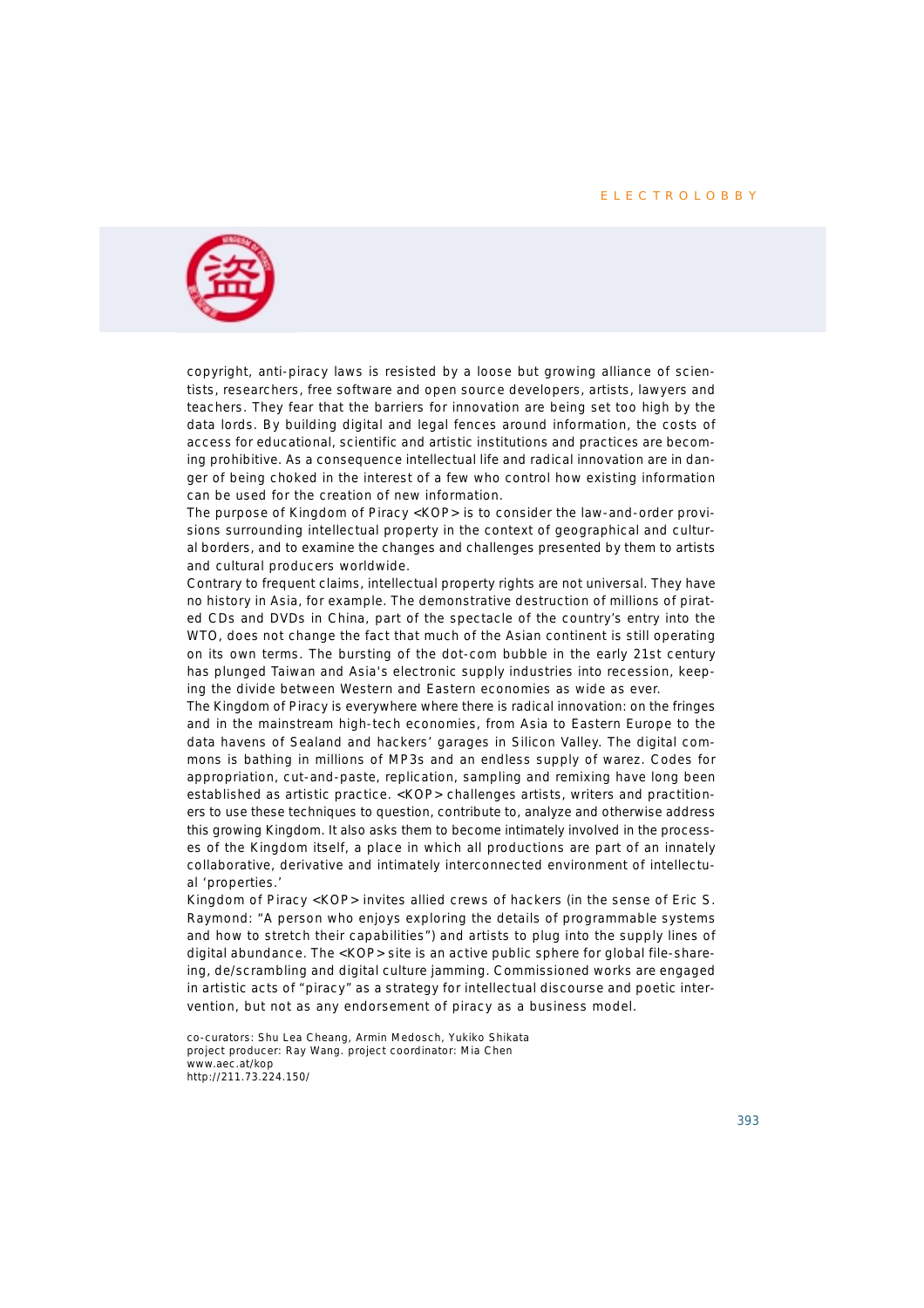#### **Kingdom of Piracy <KOP>**

#### **The Right to Copy: Local study on piracy as an art form Whiteg Weng** *www.elixus.org*

As all-encompassing as the idea of intellectual property and copyright is today, the mis-coinage "piracy" has wide application on the Internet beyond those of w4r3z d00dz, key generators and bootleg distributions. Music soundtracks, HTML source code, and 2-D graphics are all subjects to low-cost duplication efforts. This study takes a local perspective to focus on the positive effects of uncontrolled duplication both on industrial growth and cultural identification; this mentality was arguably the core reason for the so-called "Taiwan Miracle," which heavily depends on IP-free materials in the Commons.

Highlighting the most influential events of the past 10 years, we provide a chronology of the mass movement of duplication and distribution on various media, and try to shed some light on today's dilemma of striking a balance between pleasing foreign content holders and fostering development of local culture. Is the right to copy an exclusive privilege of content suppliers? What are the positions of various participants in this struggle? Is such a vendetta absolutely unavoidable? *(writing project)*



## **stealth waltz Mukul Patel & Manu Luksch** *www.ambienttv.net*

#### **The Corporation Inc**

**Announcement to stakeholders: Heritage License Agreement**

Announcement to stakeholders: Heritage License Agreement Following the highly successful appropriation of bio- and ecoknowledge and techniques through patent legislation, The Corporation today announces the extension of its reach to the reg-

ulation of folkloric production—in particular, music. Folklore encodes traditional wisdom that rightfully belongs to everyone. The current inheritors of these forms do not have the means to adequately preserve or share them. The Corporation, with the support of a consortium of publishing companies, will safeguard this global cultural heritage, develop efficient distribution mechanisms, and conduct an archaeology of the traditional wisdom encoded in folklore through the Heritage License Agreement (HLA). The HLA is effective immediately. Only instrumental electronic music in 2/2 time (binary beats) is exempt from the Heritage License, and may be distributed and consumed without reference to an agent of the HLA.

The Corporation will be the exclusive licensing agent for traditional music production and distribution. As a valued stakeholder, you are assured of high rewards.

#### **Ambient Information Systems Ltd./ For Immediate Release**

Ambient Information Systems Ltd. is proud to launch the first fully vetted and ratified HLA-free 2/2 server *(www.ambienttv.net/2002/2).* DOWNLOAD FOR FREE (limited time offer). Our first license-free 2/2 track, *Stealth Waltz* by Electroglo-Bodywerkz (Manu & Mukul). Hidden inside one simple rhythm loop (in time sig. of 4) is another loop. When the 2 loops are played together, a waltz is heard—the *stealth waltz.* AIS: For all your contemporary musical needs. Stay safe, stay legal!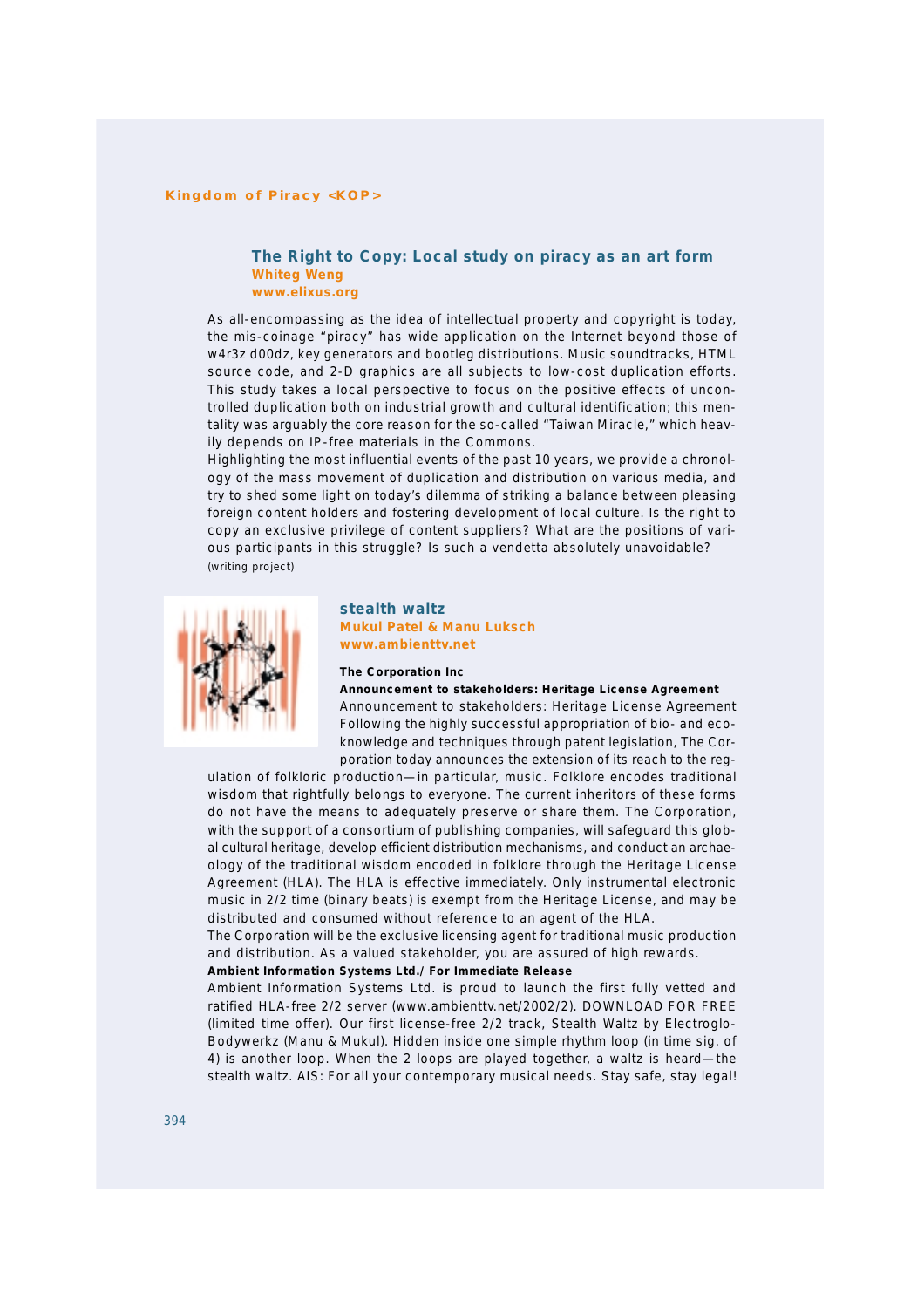#### ELECTROLOBBY

## **Low\_Level\_All\_Stars BEIGE vs. RSG** *http://rhizome.org/Low\_Level\_All\_Stars/*

Video game culture has long relied on "crackers," the fearless geeks who remove a game's copy protection through brute force. Crackers often leave behind modified startup screens as evidence of their trade. This special cracker graffiti both documents the intrusion and provides a platform to showcase the cracker's skills. "Low Level All Stars" showcases the best cracker tags selected from over 1,000 games available for the commodore 64 computer. All cracker tags have been re-cracked by beige and RSG and extracted as stand-alone commodore animations. You may watch a video clip documenting each piece, or view still images. ROMs will be available soon from this site. All documentation was made directly from the C64 with no computer emulation.

## **The File That Wouldn't Leave 0100101110101101.org** *www.0100101110101101.ORG*

## **Satanism, Pedophilia, Cyber Inquisition and Cultural Terrorism in the amazing story of "The File That Wouldn't Leave"**

#### **You won't believe it!**

On the 4th of March 2002, 0100101110101101.ORG is forced to immediately erase from its server the file containing Luther Blissett's book *Lasciate che i bimbi* ("Let The Children. Paedophilia as a pretext for a witch hunt"). The server hosts the (un)complete archive of the Luther Blissett Project 1994 – 2000 (www. Luther Blissett.net). The imposition comes from the international Internet provider PSInet, with the threat of cutting 0100101110101101. ORG's connectivity. The excuse is that the content of the book is "illegal and defamatory and relating to paedophilia." The named book analyses instead how the creation of emergen-





cies becomes a way to establish more restrictive laws and censorship, both in the real world and on the Internet. The book comes to the conclusion that the pedophilia phenomenon has been amplified and magnified resulting in a repressive crusade towards all individual liberties.

The *File That Wouldn't Leave* is the story of a case of subtle censorship obtained trough the provider's Net Abuse Policies, that allows it to impose the removal from a website of any material considered defamatory, obscene, pornographic, pedophile or simply inconvenient. The pyramid-like Internet connectivity system allows any server, by simply sending an email message, to start a chain reaction of removing requests that, threatening to cut the connectivity, starts from the upper level server downwards, to reach any single website that hosts the named material. Whereas no server is supposed to verify the truth of the accusation, any server has the right of imposing the removal to the lower ones. *The File That Wouldn't Leave* shows how censorship develops and where it can lead.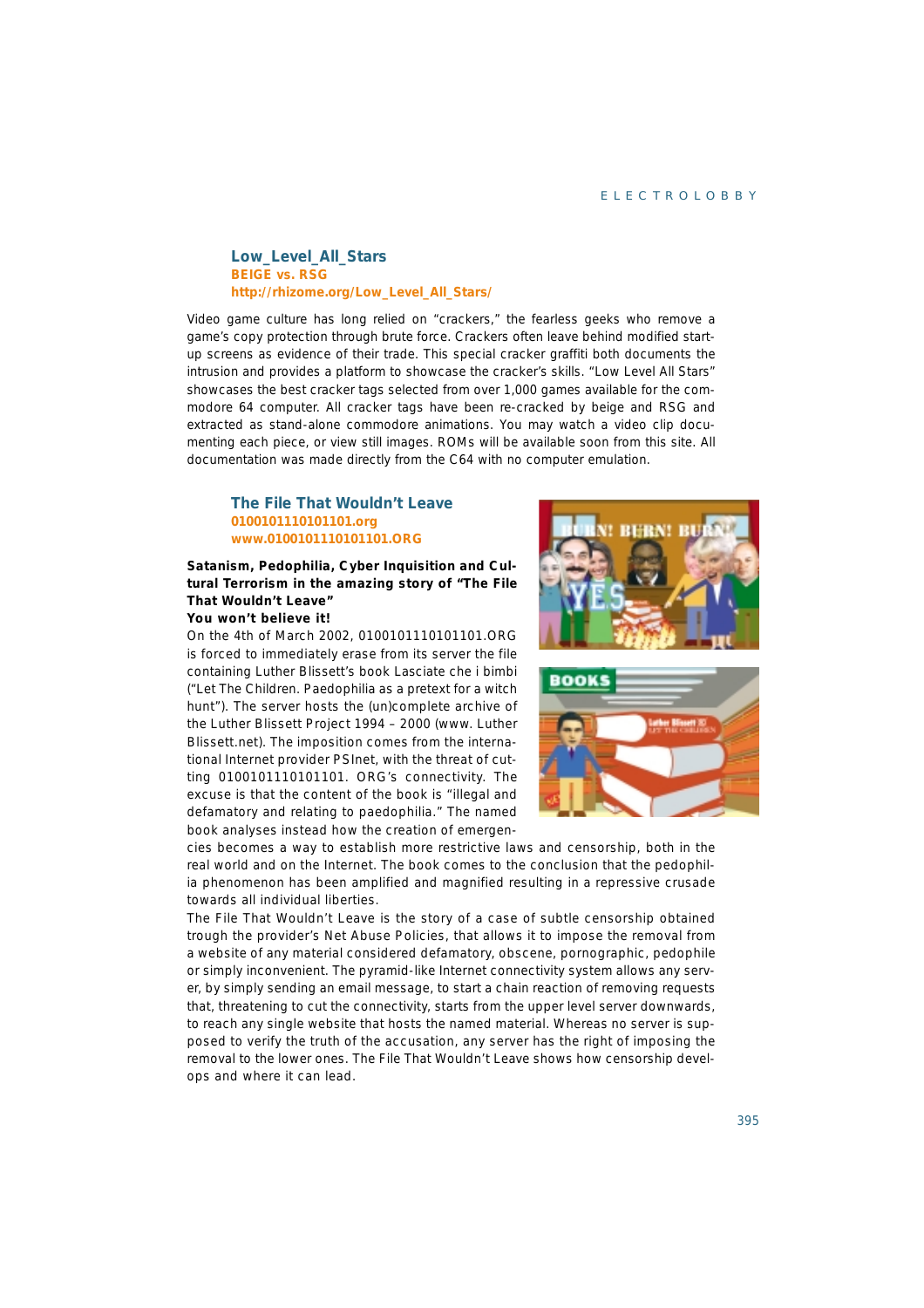#### **Kingdom of Piracy <KOP>**

## **injunction generator ubermorgen.com** *www.ubermorgen.com*

The *injunction generator* offers all Internet users a platform to generate court orders and automatically send them to the respective registrars, domain-name holders and journalists. You can issue as many court orders as you wish and bring down as many domains as you want. The platform will constantly monitor the targeted urls and send out alerts to all involved parties as soon as the target-site dns is down. Chaos in all cases, it does not matter whether the registrar actually decides to take the domain down or not, chaos is guaranteed in any case (and as we all know, certain downtimes for web-servers are usual, so our alerts will generate some attention to this fact). So we wish you a pleasant "ZEITGEISTschiffeversenken" game with our non-territorial digital legal art.

#### **Global Village Health Manual v.1 Raqs Media Collective + Joy Chatterjee** *www.sarai.net*

#### **Work in the Age of Virtual Reproduction**

This work wants you to suspend conventional notions of authorship while you interact with it. Just as the artisans of the popular prints of the last two centuries often used images and motifs from the visual universe around them, so too have we gathered materials from the World Wide Web to constitute the different layers of this work.

This is as much to bring to public attention the inherent extensibility and reproducible nature of artwork in the digital domain, as it is to reclaim the knowledge-sharing imperative of early popular printmaking. This is why we have chosen the cover of a manual, a primer of public health, as our point of reference. In the late nineteenth century, printmaking entered the public imagination as a cheap, accessible and popular means of producing and circulating pictures, stories, information and rumor. This was a culture that eluded censors and skirted copyright. Today, a hundred years later, a cluster of technologies centered on the computer and the Internet has made possible the birth of a new folklore of images and ideas, which, like its print ancestor, is also busy eluding censors and skirting copyright.

This work wants you to bridge the distance between the data stream of the present and the fading imprint of the recent past. It asks that you look through yesterday's web of images at the bitmap of where you are today.



#### **Resource Hanger + doubleNegatives** *www.d-xx.com*

*ResourceHanger+ (RH+)* makes objects of web sites from the inputted keyword or URL, and offers the interface which carries out the hybrid. It supports basic cycles of all creative acts such as:  $copy \rightarrow improvement \rightarrow copy$ … as the process will be further repeated. The code by JAVA of *RH+* itself is also open for improvement.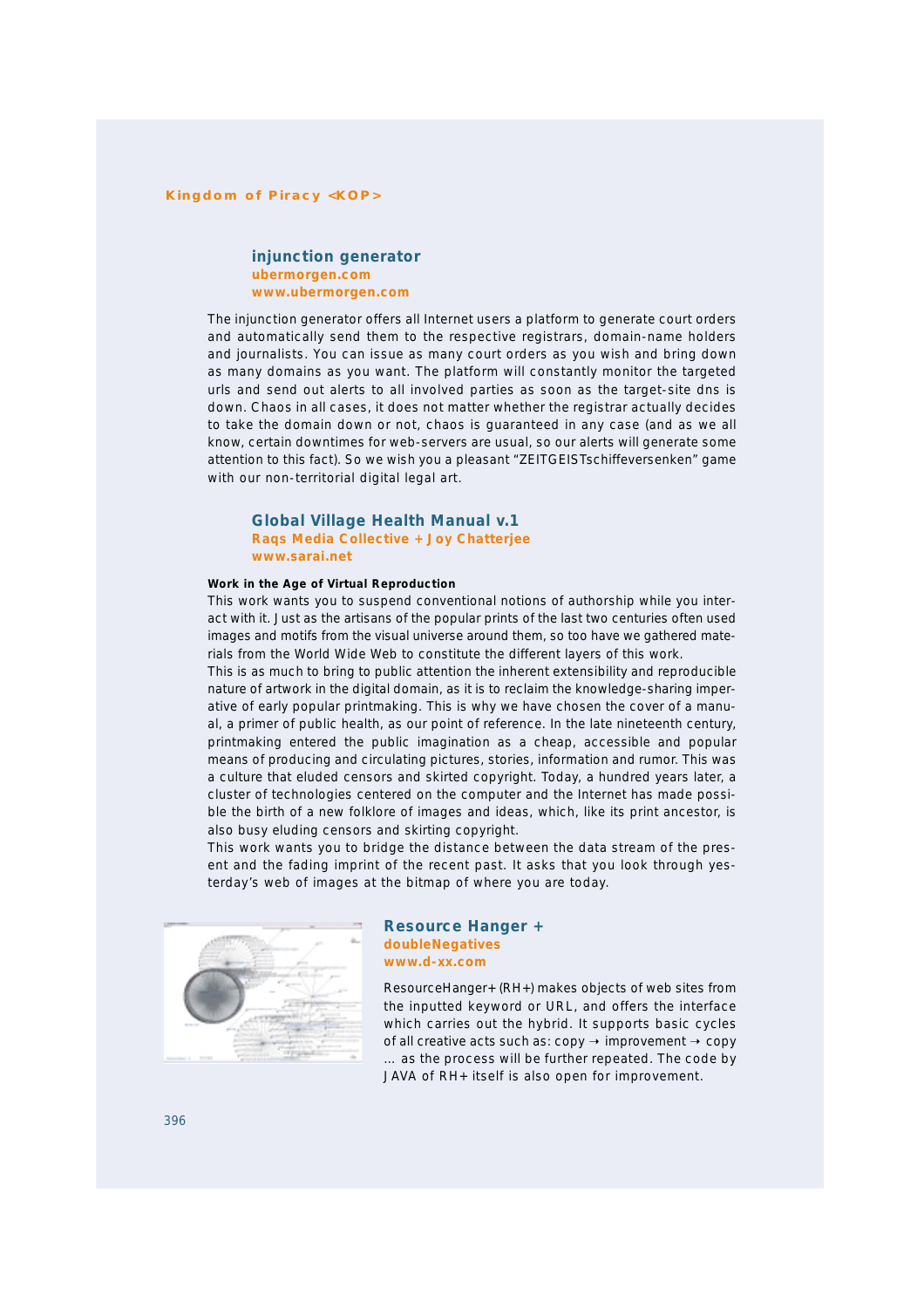#### ELECTROLOBBY



**I love you, world p.RT** *www.cyberrex.org/p.rt*

I want to make a piece of poetry lost in the net; with sudden cuts, minimal and cold, baroque and lonely, mixing CNN with flowers, inviting Christiane Amanpour to write few sentences, code and information, from haven to earth. The World Data is hacked and accessible, why should we lose time discussing Entertainment Data piracy? I want to explore sense of precise solitude in the Kingdom. (V.R.)

## **explorer 98 game EASTWOOD – Real Time Strategy Group** *http://explorer98.net*



*explorer 98* is a net game, which is based on two inseparable parts of today's industry of fun: corporations that make computer games, and platforms—operative systems on which games have been played. The game *explorer 98* is a perverse convergence of the largest software corporation, Microsoft, and one of the biggest studios for RTS (real-time strategy) games, Westwood Studio. *explorer 98* is a RTS game but also includes several other genre elements of contemporary computer games as

adventures or arcades. *explorer 98* uses as its game map snapshots (print screens) from Windows *explorer 98* browser that is a constitutive part of the Windows 98 operating system. Units in the game are units from Westwood's game from the Command & Conquer Series: *Tiberian Sun.* Symbolically, this game is played inside the very core of the Microsoft empire, inside Windows Explorer, the ultimate search engine in Windows' operating system. There is only one campaign. The player is always on the side of Microsoft; he/she must choose to be a hero of the Microsoft Windows empire against evil terrorists. There is no alternative.

Everything, from the explorer map to the units is cut/pasted and then included in the game. All software is illegal/pirate (Windows98, Westwood's *Tiberian Sun),* and it was bought on the Novi Sad black market.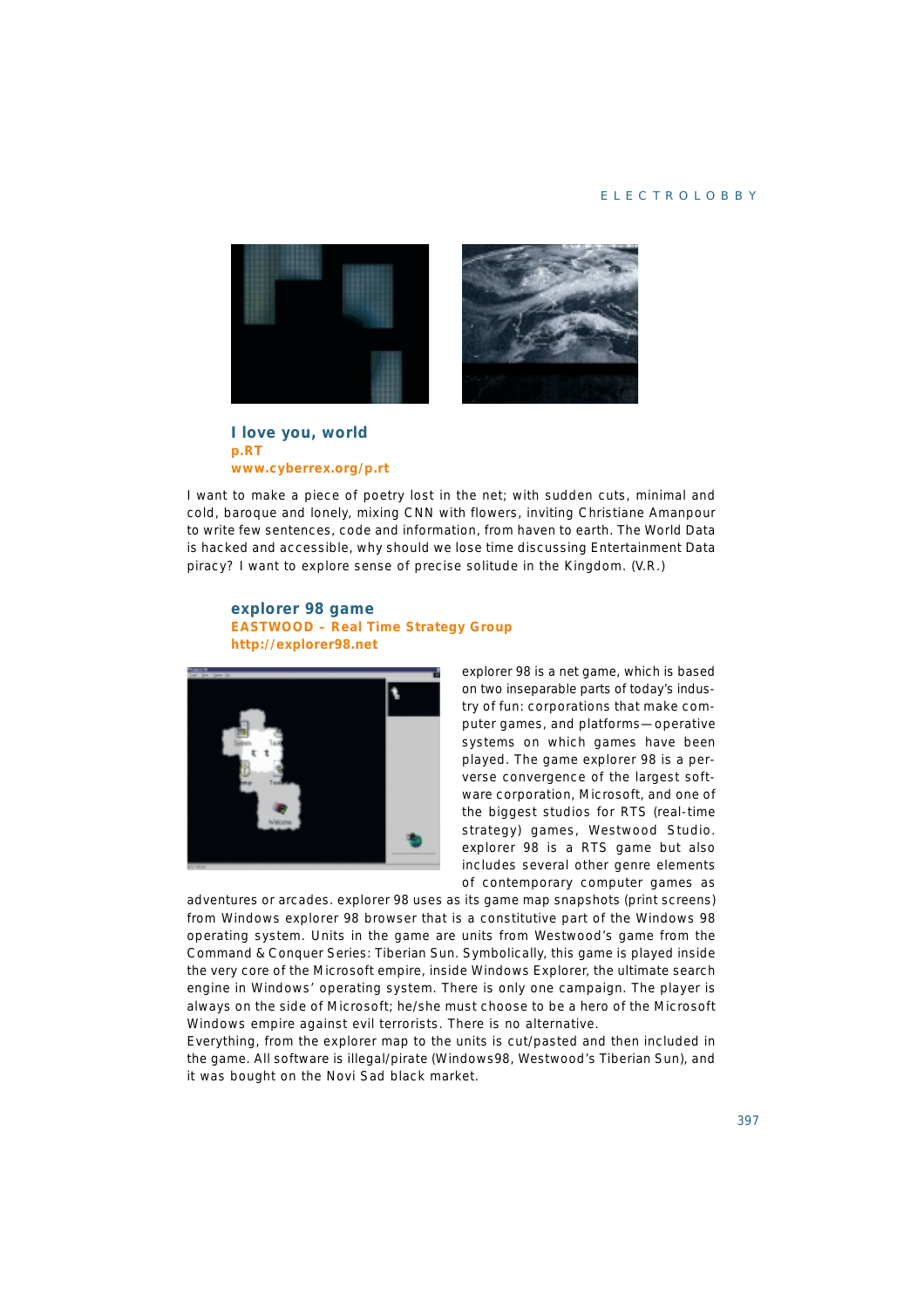#### **Kingdom of Piracy <KOP>**

## **i\_Biology Patent Engine(i-BPE) Diane Ludin** *www.thing.net/~diane/artindex/dlartrez.html*

"A patent is a type of property right. It gives the patent holder the right, for a limited time, to exclude others from making, using, offering to sell, selling, or importing into the United States the subject matter that is within the scope of protection granted by the patent."—U.S. Patent Office



*i-BPE* is an open gene patent machine. *i-BPE* is an open gene project.

*i-BPE* is a counter-market-objectivity tool.

*i-BPE* is a patent the patent action.

*i-BPE* agents will offer trans-corporate DNA play, for non-governmental ownership.

*i-BPE* gene patents will return bio-rights to non-governmental, cultural agents for revision.

**Top 100 Net Blockers Dragan Espenschied, Alvar Freude** *http://a-blast.org/~drx/ http://alvar.a-blast.org/*

| гент (наша келу калтаева (калк пал) на (калентки)<br><b>Service De Traileran</b><br>all story the probably<br><b>Harry</b>                                                                                                 | <b>UPS THE</b><br><b>A Green city</b><br><b>Tapie Camera</b><br>Cars (A)<br>" Hallmeine)                                                                          |  |
|----------------------------------------------------------------------------------------------------------------------------------------------------------------------------------------------------------------------------|-------------------------------------------------------------------------------------------------------------------------------------------------------------------|--|
| -<br>7 IS No Married # 105 Simply by<br>27 East report that color services about<br>IT \$100 shows make a<br>If here attenuated the cha-<br>If Insat Inter-<br>late is precised as some of following car-<br>Fed Dennisher | <b>TANK</b><br><b>HALL</b><br><b>SIX 354 544</b><br><b>Subscribers</b><br>TRUNK EUP PER<br><b>EDITOR</b><br>Castering Dirger Toyota<br>Ingenieur 2 august Stevens |  |
| the first the second all second the second<br>that increase how it from<br>tion experiently platecian afrainer-                                                                                                            | al incomine   Winterston<br>after the                                                                                                                             |  |

The Internet is the single most powerful medium for free expression and speech in history. This freedom is endangered by many initiatives that are trying to block access to content for certain audiences: for

example, the inhabitants of a whole state. State agencies promote restricted access and impose filtering policies on ISPs to "protect" Internet users from pornography, racism, crime and every other non-valid content. Intelligence services want to read emails, monitor each Internet user and a lot more. ODEM.org aims to add a new view to the discussion by presenting an off-the-shelf information blocking, filtering, manipulating and spying-out solution called Omni Cleaner that:

- easily handles the amount of traffic a typical provider has to deal with
- can be controlled by a centralized agency-for example, a possible future German Ministry of Internet Censorship,
- offers all the nasty features a police state would like to have in a comfortable interface that gives people with no Internet experience (like the typical politician) the possibility to control all net traffic
- can also keep encrypted websites under surveillance
- is able to forward arbitrary emails over a secure connection to a centralized agency
- offers the possibility to change the content of every affected web page: partially or completely

Purchase Omni Cleaner and finally live in a beautiful world! (price negotiable)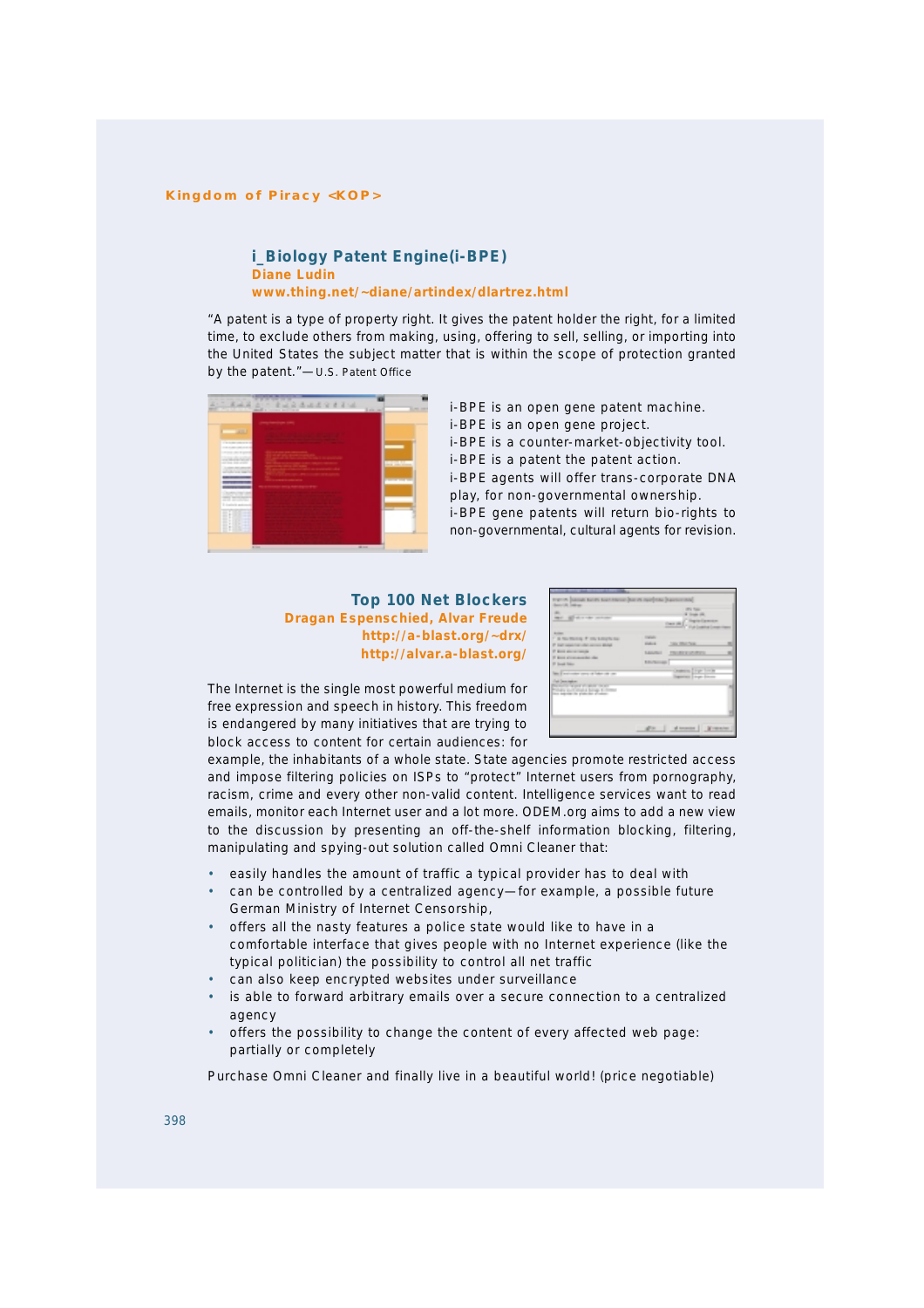## **From Underground to Mainstream Felix Stalder** *http://felix.openflows.org*

As the Internet exploded into a mass medium in the mid-1990s, underground culture that had contributed significantly to the creation of cyberspace exploded with it. This was not the first time that the underground burst out of its niche, but this time, things were different. By having full access to highly efficient means of production and distribution, the underground was no longer restricted to a few clubs in global cities, some galleries in Paris, London, and NYC, specialized book stores, or computer labs at universities. Underground acquired overnight the global reach of the mainstream. On a structural level, the distinction between the two was disappearing rapidly. Nothing symbolized this better than Napster. Free sharing of music, simply for the joy of being part of a peer group, could now rival the industry's own distribution channels in terms of efficiency.

As a consequence, the open model of underground culture (defamed as piracy) has come into full confrontation with the closed model of the mainstream. *(writing project)*



**Warriors of Perception: Search and Manifest (A Freenet Game) Agnese Trocchi** *http://candida.kyuzz.org*

**SOME UNIVERSE for heike, dragan and your browser Olia Lialina** *http://art.teleportacia.org/olia.html*

#### **PiraPort**

**The elixir Initiative (Autrijus Tang & Ilya Eric Lee)** *www.elixus.org*

**HIGH BALL exonemo** *www.exonemo.com*

**Distributed Media** ➔ **Digital Abundance: Property Decay in C21 J.J. King** *www.jamie.com (writing project)*





399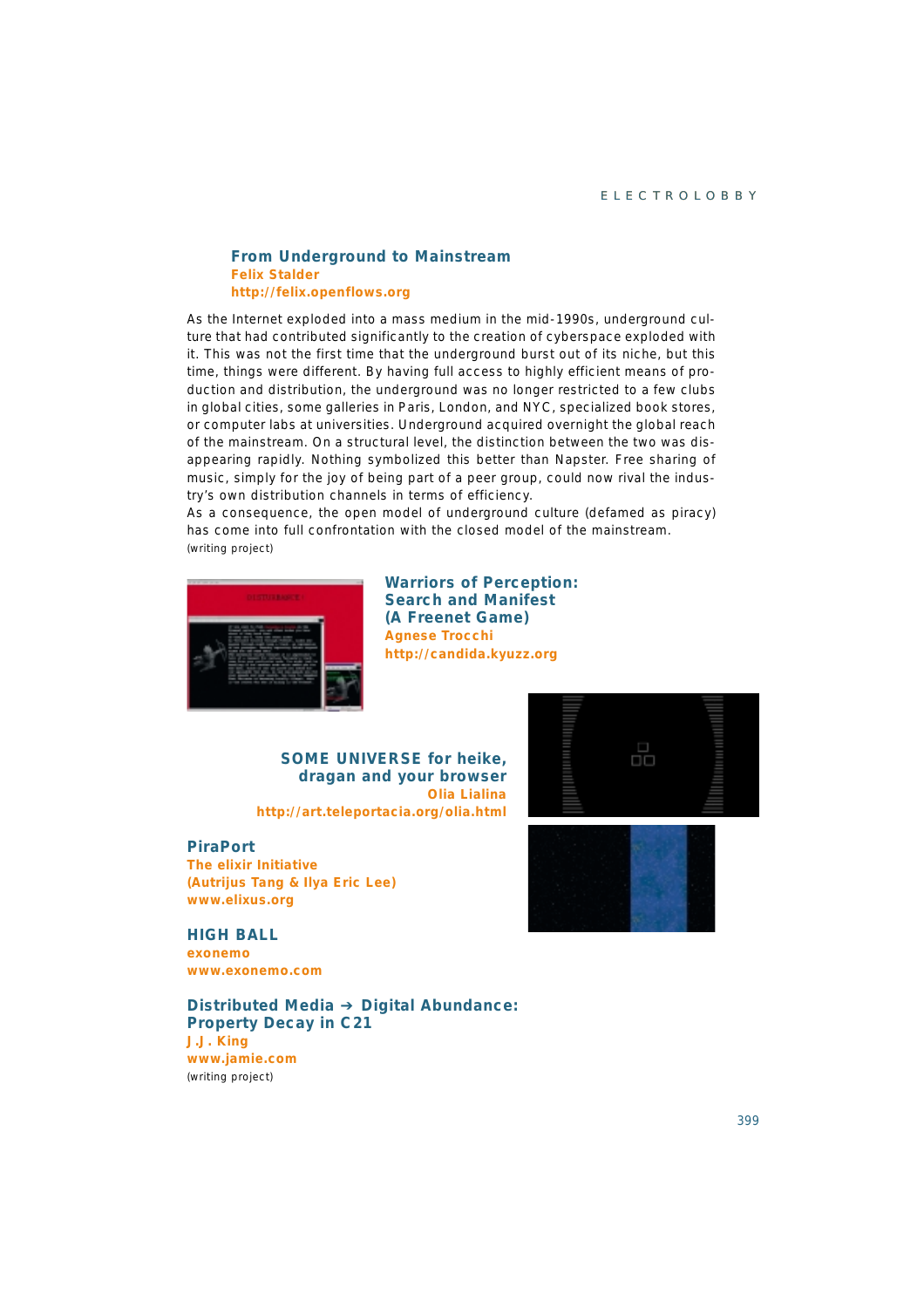# **African Art Screen**

## **Between the Large Tree and the Small One Davis O. Nejo**

This installation deals with the symbiosis of art, nature and technology. The water stands for the origins of life, the source of energy and that which links all living creatures to one another. The withdrawal of water from the cycle of the river triggers a metamorphosis that symbolizes the archaic and the modern in new technology. At the same time, the projection of water refers to the transience of the creation of the new media in today's rapidly changing times, since the water is flowing.

The interaction among several artists—including works by the Algerian video artist Ounouh *(Jerusalem),* the Senegalese artist Bouna Medoune Seye *(Le Pied),* the Nigerian artist Folake Shoga *(Imperfect Windows),* the Algerian artist Zoulika Bouabdellah *(Avance Rapide)* and by Cilia Sawadogo from Burkina Faso *(La femme marieé à trois hommes)*—on a new conceptual medium forms the basis of this fusion of art in public space.

#### **The Water Moataz Nasr**

Many faces are projected onto a puddle. The Image of those people is then broken by the step of an unknown person. The video is 4 minutes, 36 seconds long and it's created for never-ending repetitions. It uses a pictorial technique to send a message without telling a story. The video was produced by Moataz Nasr in Cairo with rudimentary technical equipment.

## **Modernisme Kandji**



This piece, which works with the techno-junk of our consumer and communications society, reminds those who view it that what ought to be of value in the modern world is harmonious development among human beings, and that even the most beautiful technological achievements are damned to an extremely short-term existence ...

Translated from the German by Mel Greenwald

African Art Screen Projects selected by Davis O. Nejo / Cross Cultural Communication, Vienna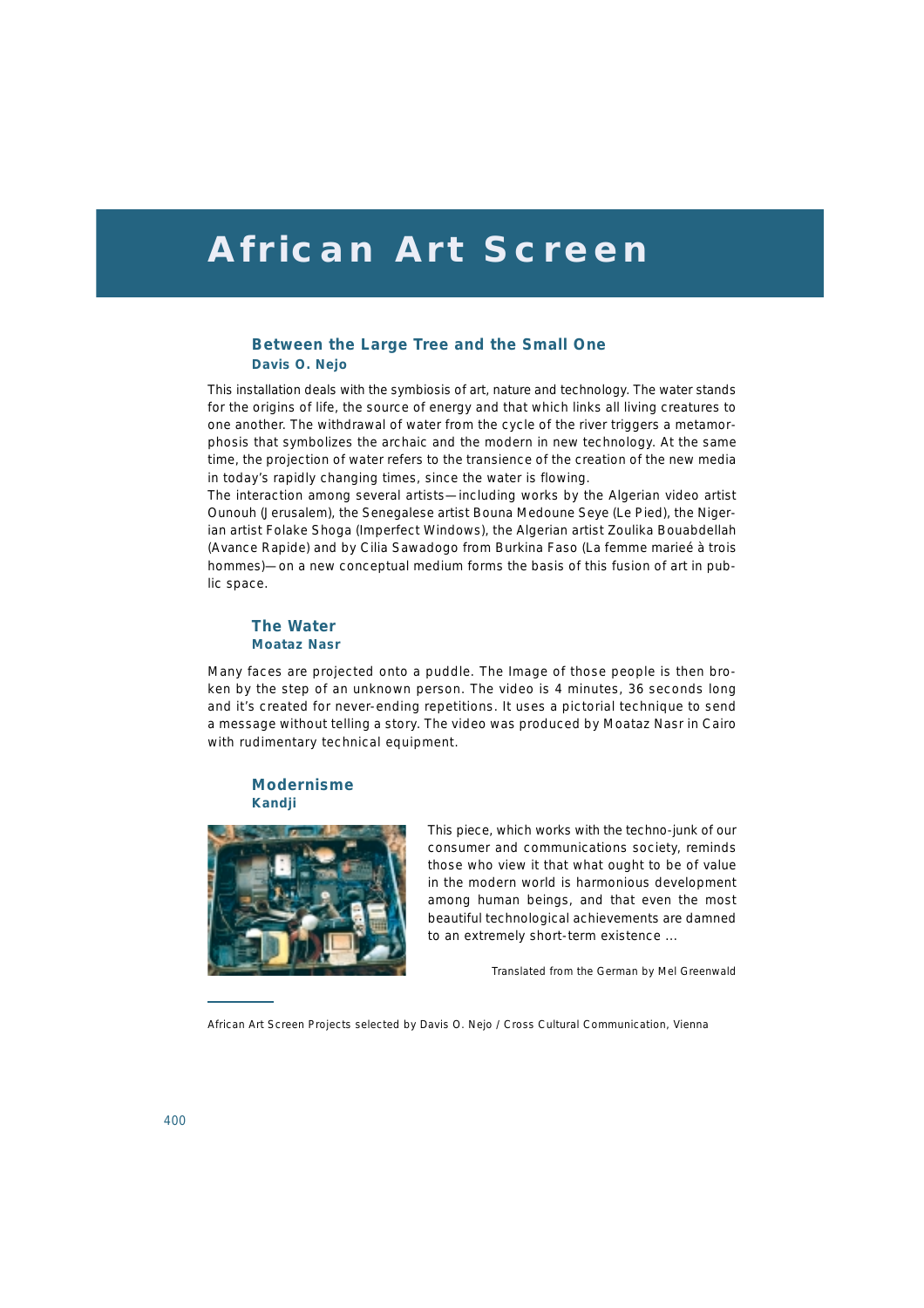## **Zwischen dem großen und kleinen Baum Davis O. Nejo**

Diese Installation behandelt die Symbiose von Kunst, Natur und Technologie. Das Wasser steht für den Ursprung des Lebens, die Quelle der Energie und die Verbindung aller Lebewesen miteinander. Durch die Entnahme des Wassers aus dem Kreislauf des Flusses, tritt eine Metamorphose ein, die das Symbol für das Archaische und Moderne in der neuen Technologie darstellt. Gleichzeitig weist die Projektion auf Wasser auf die Vergänglichkeit der Kreationen der Neuen Medien in der heutigen, sich schnell ändernden Zeit hin, denn das Wasser fließt.

Die Interaktion zwischen mehreren Künstlern – u. a. Arbeiten des algerischen Video-Künstler Ounouh *(Jerusalem),* des senegalesichen Künstlers Bouna Medoune Seye *(Le Pied),* der nigerianischen Künstlerin Folake Shoga *(Imperfect Windows),* der algerischen Künstlerin Zoulika Bouabdellah *(Avance Rapide)* und von Cilia Sawadogo aus Burkina Faso *(La femme marieé à trois hommes) –* auf einem neuen konzeptionellen Medium bildet die Grundlage dieser Fusion der Kunst im öffentlichen Raum.



## **The Water Moataz Nasr**

In *The Water* werden die Gesichter vieler Menschen in eine Pfütze projiziert. Die Bilder dieser Menschen werden dann vom Schritt, den ein Unbekannter in diese Pfütze tut, zerbrochen. Das Video ist vier Minuten 36 Sekunden lang und ist für eine Endlosschleife gedacht. Die Botschaft wird hier lediglich über Bilder transportiert, die aber keine Geschichte erzählen. Das Video wurde von Moataz Nasr in Kairo mit simplem technischen Equipment gestaltet.

## **Modernisme Kandji**

Diese Arbeit, die mit Techno-Schrott unserer Konsum- und Kommunikationsgesellschaft arbeitet, möchte daran erinnern, dass das, was in der modernen Welt Gewicht haben sollte, die harmonische Entwicklung zwischen den Menschen sein sollte und dass die schönsten technologischen Errungenschaften zu einem sehr kurzfristigen Dasein verdammt sind ...

African Art Screen Projekte ausgewählt von Davis O. Nejo / Cross Cultural Communication, Wien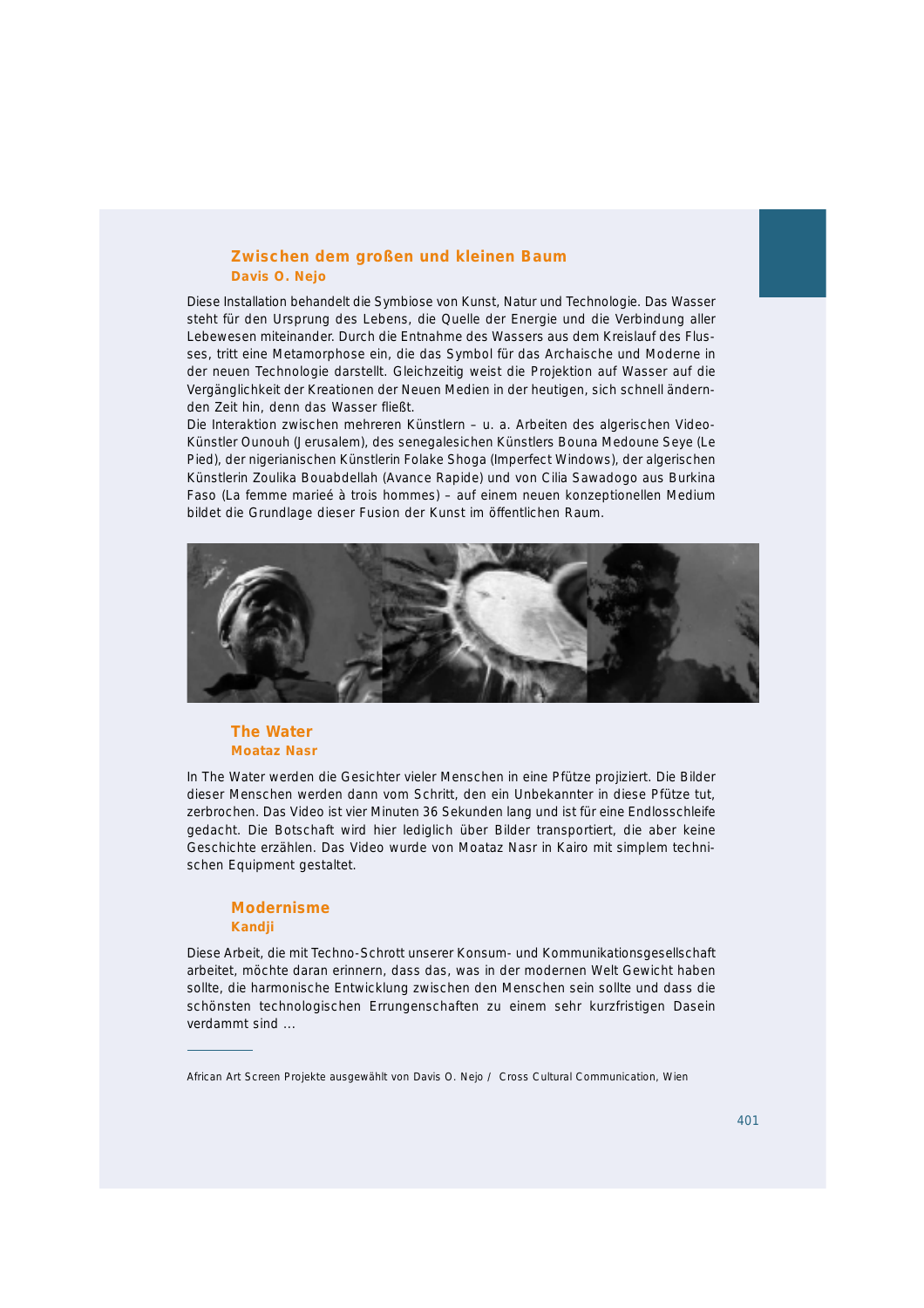## **Prix Ars Electronica 2002**

The Prix Ars Electronica, staged by the Austrian Broadcasting Company's Upper Austria Regional Studio, is the annual exhibition of the state-of-the-art of digital media art. Eighteen cash awards totaling 109,900 Euros will be handed out at a ceremony to be held September 9, 2002. This year's Prix Ars Electronica prizes, endowed by Telekom Austria as lead sponsor, will be going to artists from the US, Japan, France, Sweden, Great Britain, Australia, Canada, India and Austria.

Exactly 1,373 artists from 80 countries submitted 2,356 works to this year's 16th Prix Ars Electronica, the most internationally esteemed and longest established cyberarts competition. Taken as a whole, the results from the competition's six categories offer a representative overview of the current state of design in the field of digital media. The cybergeneration – u19 freestyle computing category has again proved to be an ongoing success story with 925 works submitted this year. This competition sponsored by the BAWAG / P.S.K. Group is designed to offer young people the opportunity to display their ability, creativity and imaginativeness in working with computers.

Christine Schöpf

## **NET VISION**

#### **Golden Nica**

Radical Software Group: Carnivore

#### **Distinctions**

Michael Aschauer / Josef Deinhofer / Maia Gusberti / Nik Thönen: ./logicaland It's Alive: BotFighters

#### **Honorary Mentions**

Jonathan Gay: Macromedia Flash Alexandra Jugovic / Florian Schmitt / Hi-Res!: The Third Place Harper Reed: Audreyhacking

#### **NET EXCELLENCE**

#### **Golden Nica**

Josh On: They Rule

#### **Distinctions**

Alexandra Jugovic / Florian Schmitt / Hi-Res!: Donnie Darko schoenerwissen: Minitasking

#### **Honorary Mentions**

Peter Kuthan / Sabine Bitter / Thomas Schneider / Helmut Weber: Tonga.Online Kenneth Tin-Kin Hung: 60x1.com Francis Lam: db-db.OUR.DESIGN.PLAYGROUND Elan Lee: Cloudmakers

#### **INTERACTIVE ART**

**Golden Nica** David Rokeby: n-cha(n)t

#### **Distinctions**

Rafael Lozano-Hemmer: Body Movies Ranjit Makkuni: The Crossing Project

#### **Honorary Mentions**

Autorenwerkstatt MEET: FX Factory Luc Courchesne: The Visitor—Living by Number

Crispin Jones: An Invisible Force

Ryota Kuwabuko: PLX

Golan Levin with Scott Gibbons / Greg Shakar / Yasmin Sohrawardy / Joris Gruber / Erich Semlak / Gunther Schmidl / Jörg Lehner: Dialtones

Tetsuya Mizuguchi / United Game Artists: Rez Volker Morawe / Tilman Reiff: PainStation Michael Saup + supreme particles: R111